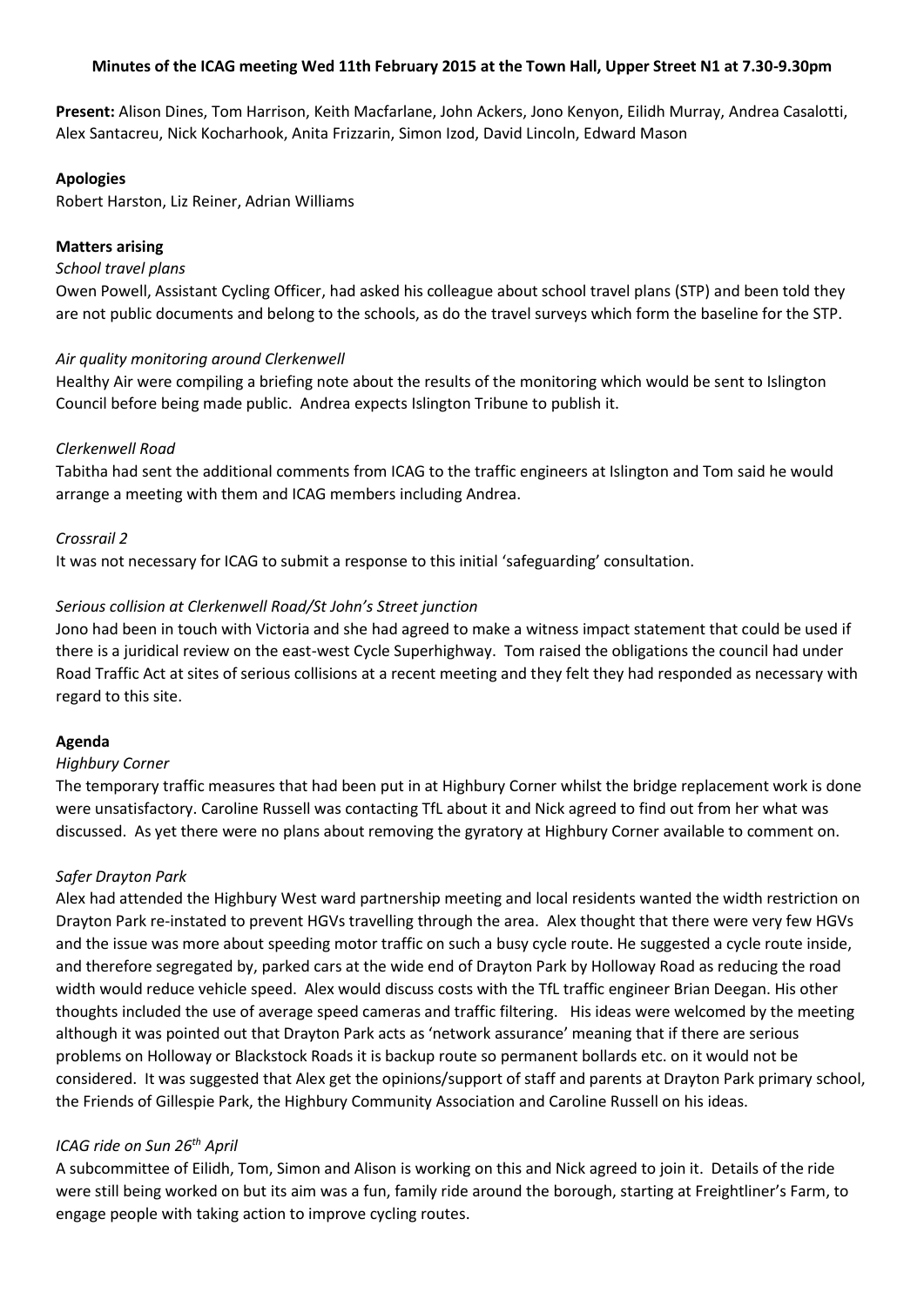## *ICAG AGM*

As the current date of 13<sup>th</sup> May is close to the general election and Alison was going to be away it was agreed that the AGM would be moved to  $10<sup>th</sup>$  June. Alison to contact Town Hall and suggested speakers.

## *Quietway along Amwell Street*

Although TfL interested in some trial traffic filtering in this area Islington Council are concerned that it will not be welcomed by local residents. Tom proposed surveying shops and residents on the street to get their views and Nick, Simon and Clarissa volunteered to help. The importance of the type of questions asked was discussed as if Islington Council felt they were too biased towards cycling they would discount the results.

## *Cycle Superhighway 1*

This will be routed through Hackney and east Mildmay. Tom had been in discussion with the Hackney Cycling Campaign about this and done a presentation to the Islington traffic engineers about his ideas for getting improvements in this part of Islington and asked for volunteers who live in the area to help him.

## *Archway*

TfL had invited ICAG, Better Archway Forum (BAF) and Living Streets (who could not attend) to a meeting which MP Jeremy Corbyn and his assistant Ruth Clark also attended. ICAG had run a good campaign and many people had responded to the consultation supporting the ICAG/BAF changes to the scheme. Work would start in 2016 and the gyratory would be removed.

However the traffic planners at Islington Council were concerned about what they considered to be inconsistent responses from ICAG to consultations. They had believed ICAG broadly supported the plans for Archway so had not expected the campaign for significant changes. Islington council officers asked ICAG to contact them early on if we were going to object to plans. John suggested that the council was looking for a reliable partner to publicly support the better schemes. Those present felt that the council could facilitate feedback by providing plans of schemes in good time before meetings so that ICAG could provide a widely considered response to those plans at an early stage.

## *Liveable Islington Network*

Keith explained that this is an alliance of three local groups, ICAG, BAF and Living Streets who are campaigning to make the Holloway Road a better place to live, shop, cycle, walk and breathe by getting 20mph speed limit in place and having a single lane of traffic. Anyone interested in helping with this should contact Keith.

# *Killed and Seriously Injured (KSI) Database*

Collisions represent failures of systems and Andrea suggested that ICAG should collect information on the KSIs in Islington so that the cases could be used to improve traffic schemes. Although some information was publicly available this was usually a long time after the incident. Andrea had found that asking local people and businesses what had happened soon after the event gave a more immediate indication of what had happened. Andrea would ask for volunteers to help collect information and David said he was interested.

### *New North Road*

Cllr Klute of St Peter's ward has proposed this scheme to improve the street for cyclists and pedestrians. Tom had presented ICAG comments on the scheme and had just met the traffic engineers to discuss them. It was important that Cllr Klute agreed with them as without his support they could not be implemented as Local Implementation Plans (LIP) would be used.

### *Campaign Structure*

Andrea gave a presentation on his proposal for a template that could be used for ICAG campaigns so that clear records could be kept on the aims, progress, achievements, lessons learnt etc. This idea was welcomed by the group and the medium to be used (possibly Cyclescape) was briefly discussed. The LCC is considering different IT options for communications and campaigning but in the meantime Andrea would use the template for his campaign for Clerkenwell Boulevard and make the outline available to anyone who also wanted to use it.

### **Any other business**